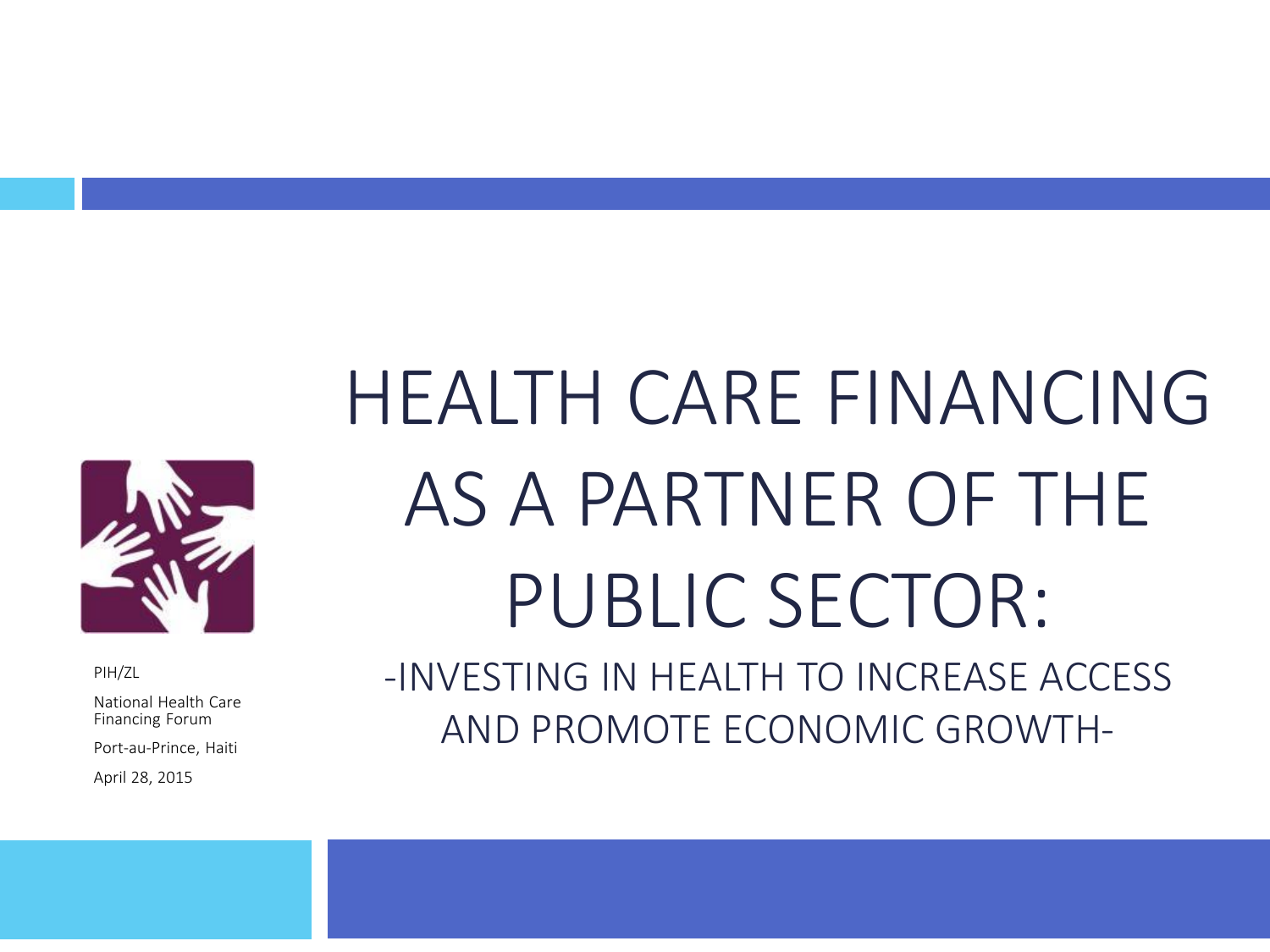## PIH/ZL: Partners of the Public Sector

- 10: Countries where PIH is partnering with MOH
- 100: Percent of sites where majority of staff is local
- 10,000+: Number of employees worldwide
- 100,000,000+: USD budget for FY15—across all sites
- We cover a primary catchment area of over 2.4 million
- We provide community-based care linked to Health Systems and Academic Partners
	- Committed to local workforce development
- Policy and Advocacy Partners

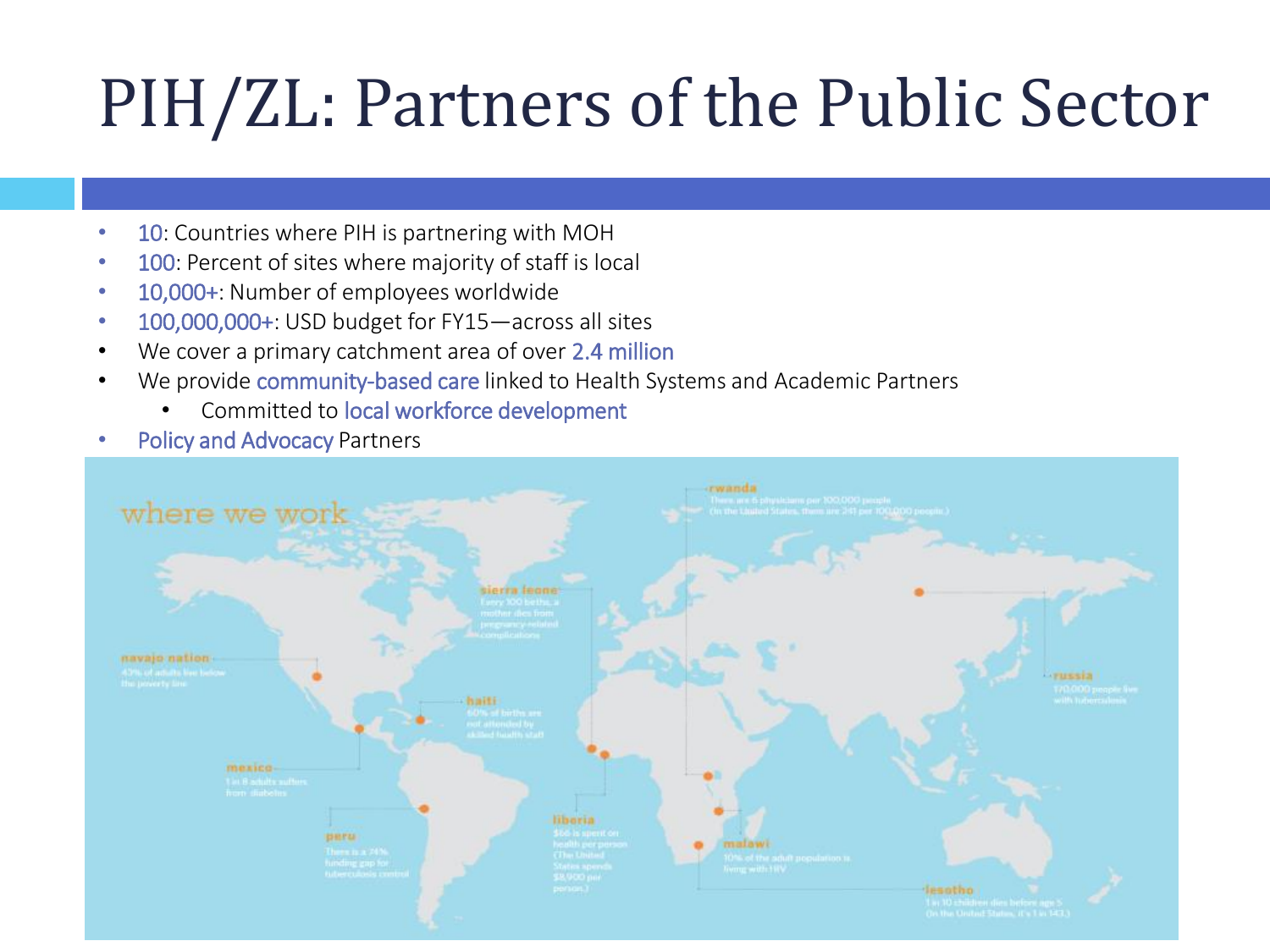## PIH/ZL: Partners of the Public Sector

- $\Box$  Over 25 years in Haiti, partnering with MSPP in 2 departments
- $\Box$  12 clinical sites integrating community-based care with hospitals and training
- $\Box$  Largest employer in the Central Plateau: over 5,200 employees—over 900 at HUM alone
- □ Budget ~50 million USD
- Over 600,000 consultations in the past year
- **Primary catchment : 1.2M**
- $\Box$  Tertiary catchment area of HUM: 3.3M

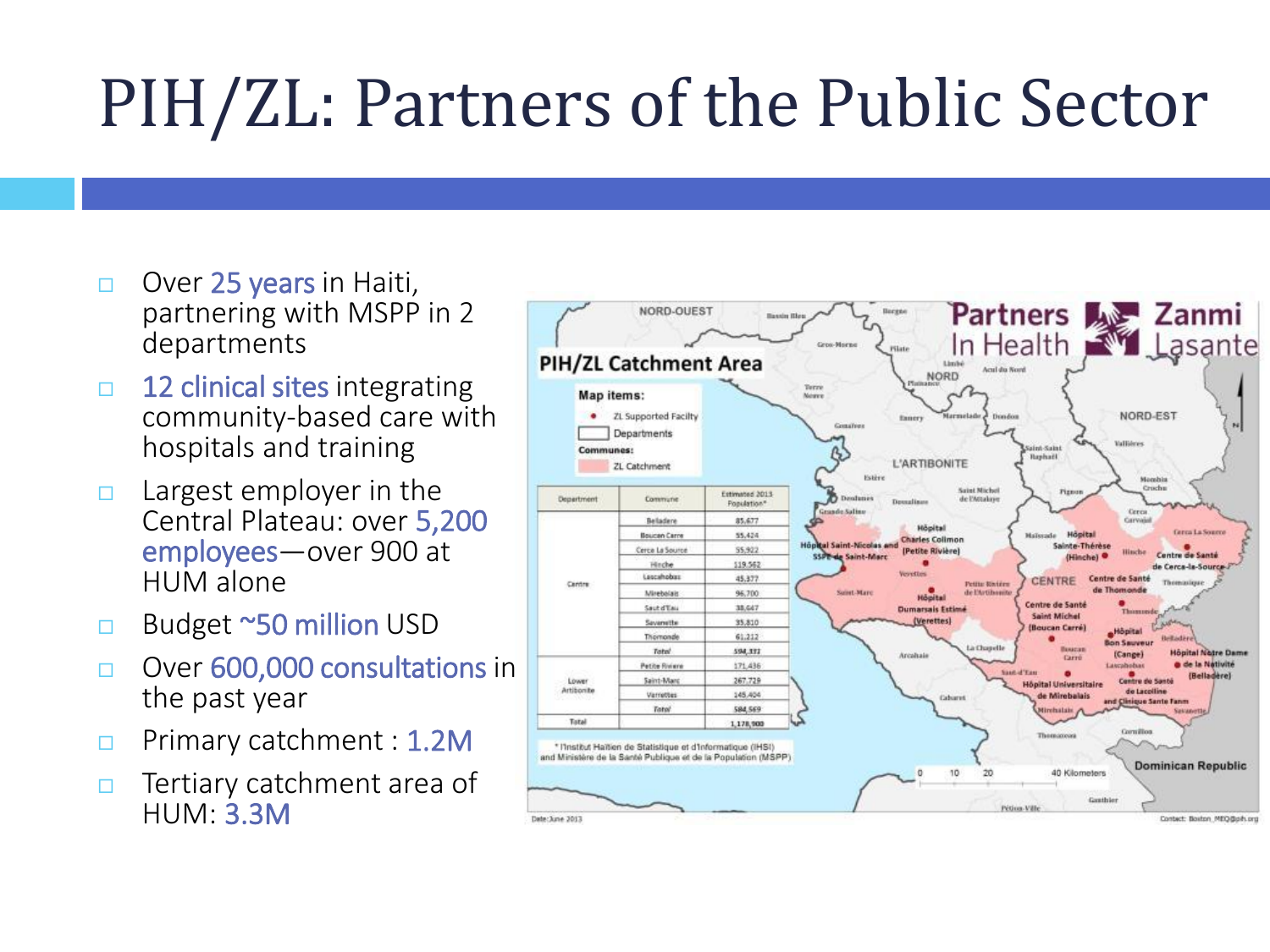Health Networks as Economic Drivers: 2 Stories—Shared Lessons…

Partners | PIH.org

#### Partners HealthCare (Massachusetts, USA)

- Budget: \$11.5 Billion USD
- Largest Employer in Massachusetts (64,000)
- Driver of life sciences industry, vendors, building trades, local tourism and commerce
- Leading advocate for State and Federal health care reform
	- Affected by Policy (MA first state requiring insurance for all; cost reduction)

Hôpital Universitaire de Mirebalais

- Budget: \$15.6 Million USD
- Largest Employer in Region (900+)
- Every US\$1 in investment already results in US\$1.82 of expenditure in the local economy
- ZL is strong advocate for national financing policy in partnership with MOH



72 cents to **HEALTH**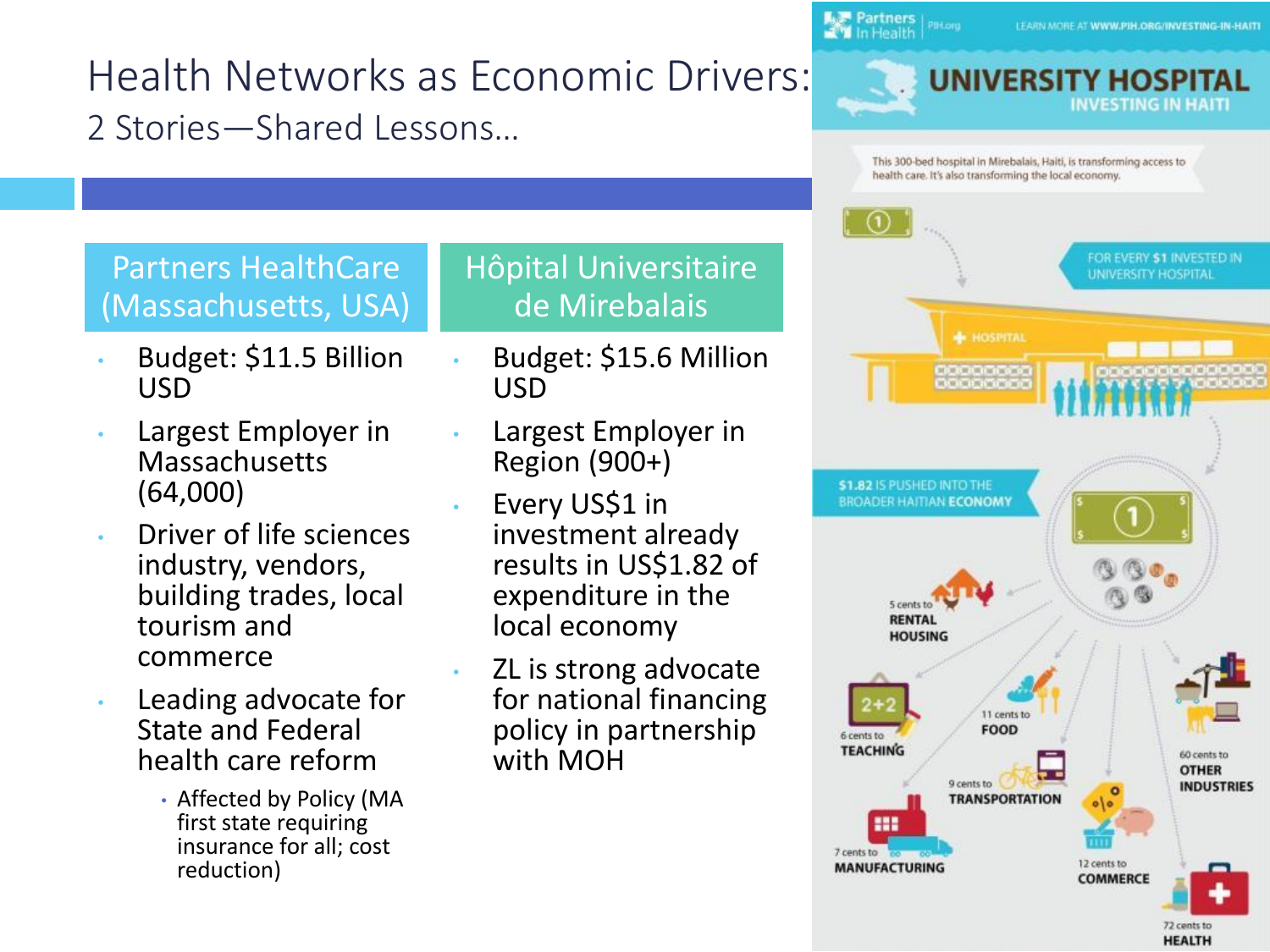### The Revenue Model: A multi-faceted approach piloted at HUM

| <b>PUBLIC SECTOR FUNDING</b><br>(GOH AND DONORS)                                                                   | • Establish recurring Govt Of Haiti Contribution through budget line item<br>• Partner with public sector donors (bilateral and multilateral) for<br>greater access                                                   |
|--------------------------------------------------------------------------------------------------------------------|-----------------------------------------------------------------------------------------------------------------------------------------------------------------------------------------------------------------------|
| <b>PAYOR CONTRIBUTIONS</b><br>(INSURANCE/GROUP CONTRACTS)                                                          | • Work with Local and International Private Insurance<br>• Support Community Based Insurance Models (Mutuelles)<br>• Employment and Group (Diaspora) based contracts<br>• Elective care payments and individual fees* |
| PRIVATE PHILANTHROPY<br>(FOUNDATIONS AND INDIVIDUALS)                                                              | • Attract Local Foundations and Corporate Sponsorship<br>• Engage top 20 foundations<br>• Increase recurring donations from individual donors                                                                         |
| <b>SPECIAL FUNDS</b><br>(INFRASTRUCTURE, ECONOMIC,<br><b>AND POLICY FUNDS WITH PUBLIC</b><br><b>HEALTH IMPACT)</b> | • Support national health financing strategy<br>• Reduce costs through cross sector synergies (WASH, Education)<br>• Ensure alignment with Integrated Economic Zone, Social Protection,<br>Social Impact Bonds        |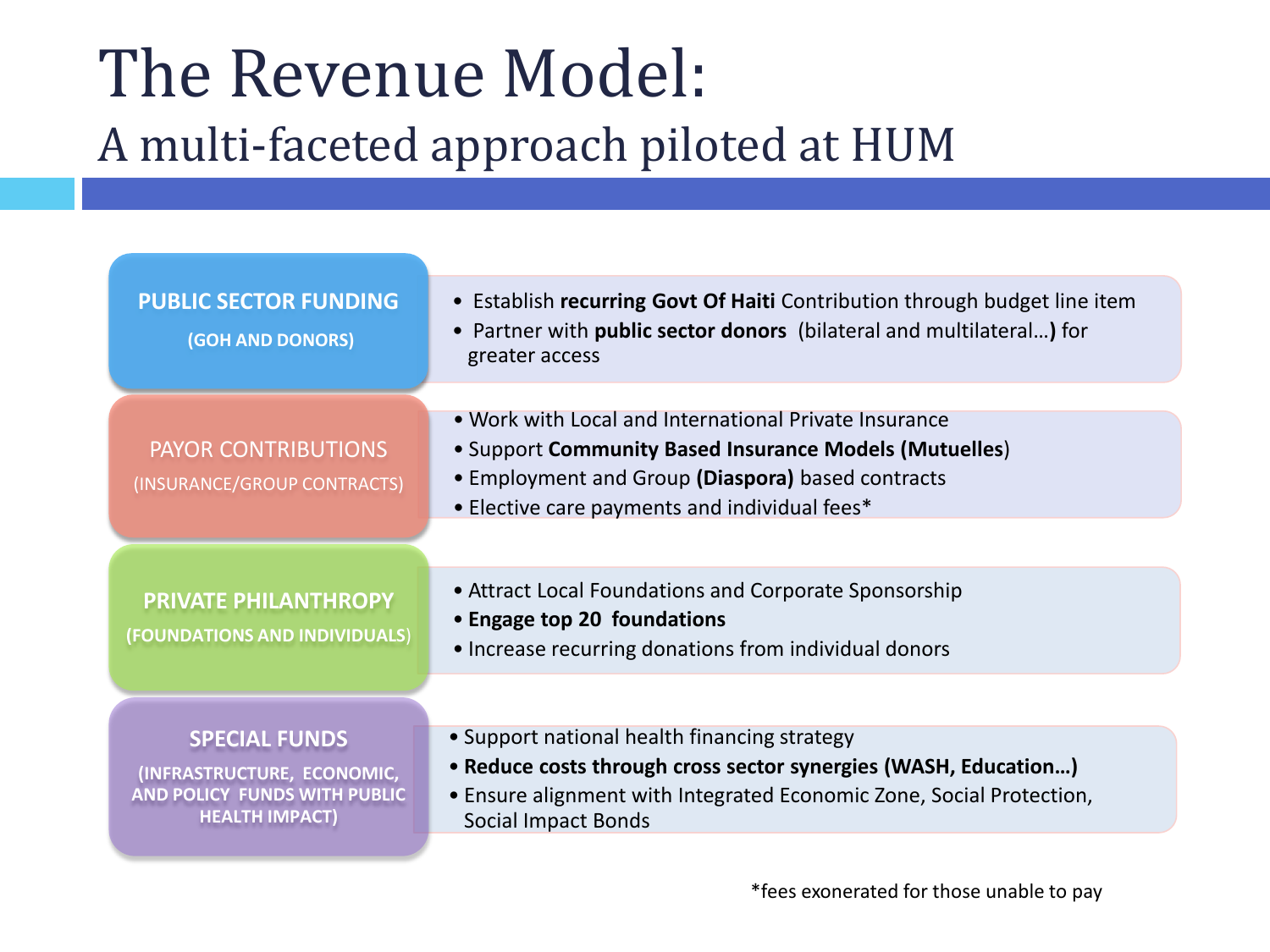# Tactical Business Planning

People

| PEOPLE                         | <b>CUSTOMER SEGMENTS:</b><br>$\bullet$<br>80% Catchment Area - At/Or Below Poverty Line<br>$\bullet$<br>18% Outside Catchment Area<br>2% Insured/International<br>$\bullet$<br><b>Human Resources for Health</b><br>Pipeline of talent in all disciplines<br>$\bullet$<br>Build out resources for Graduate Medical Education in numerous specialties<br>$\bullet$<br>Create Continuing Professional Education resources as a national resource<br>$\bullet$             | <b>Technology</b> | <b>Process</b> |  |
|--------------------------------|-------------------------------------------------------------------------------------------------------------------------------------------------------------------------------------------------------------------------------------------------------------------------------------------------------------------------------------------------------------------------------------------------------------------------------------------------------------------------|-------------------|----------------|--|
| ANALYSIS & NEEDS<br>ASSESSMENT | <b>COSTING</b><br>$\bullet$<br>Management Accounting Systems for Hospitals (MASH) – with Healthcare Financing &<br>Governance project funded by USAID for Ministry of Health (MSPP)<br>Time Driven Activity Based Costing (TDABC) - with Harvard Business School<br>$\bullet$<br>Costing with MSPP-UNIV OF MONTREAL<br>$\bullet$<br><b>NEW RELATIONSHIPS</b><br>$\bullet$<br><b>Insurance Companies</b><br>$\bullet$<br>Employers<br>$\bullet$<br>Diaspora<br>$\bullet$ |                   |                |  |
| TECHNOLOGY                     | <b>TOOLS FOR A STRONGER NETWORK:</b><br>$\bullet$<br>Appropriate distribution and improved access for primary and secondary care across the ZL<br>network<br>Improve tertiary capacity at HUM & continue to build unique tertiary resources and services<br><b>NEW DIAGNOSTICS</b><br>$\bullet$<br><b>TELEMEDICINE</b><br>$\bullet$<br>HEALTH INFORMATION MANAGEMENT (HIM) SYSTEMS<br>$\bullet$                                                                         |                   |                |  |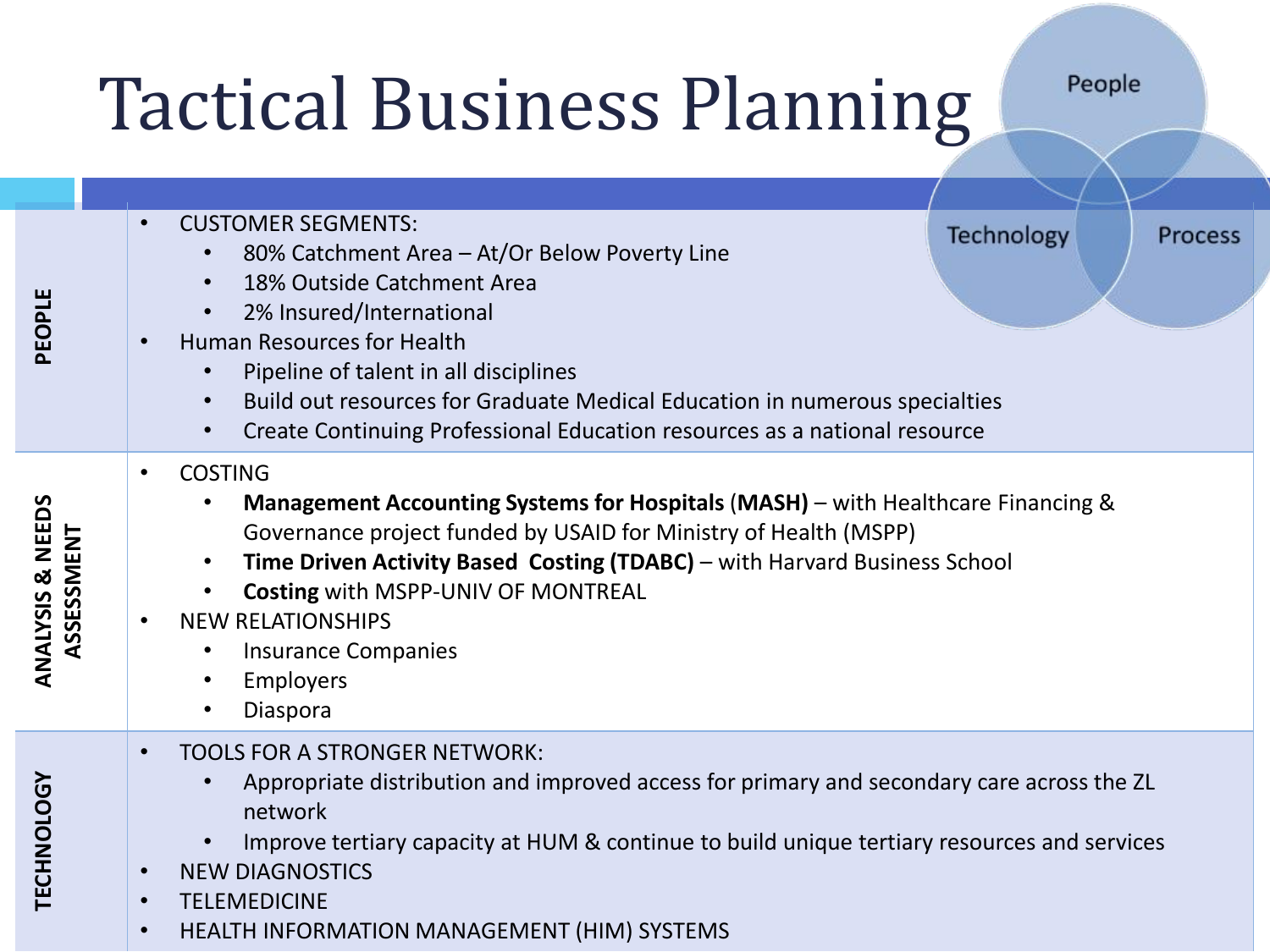#### Expanding the Model A multi-faceted approach for ZL revenue structure